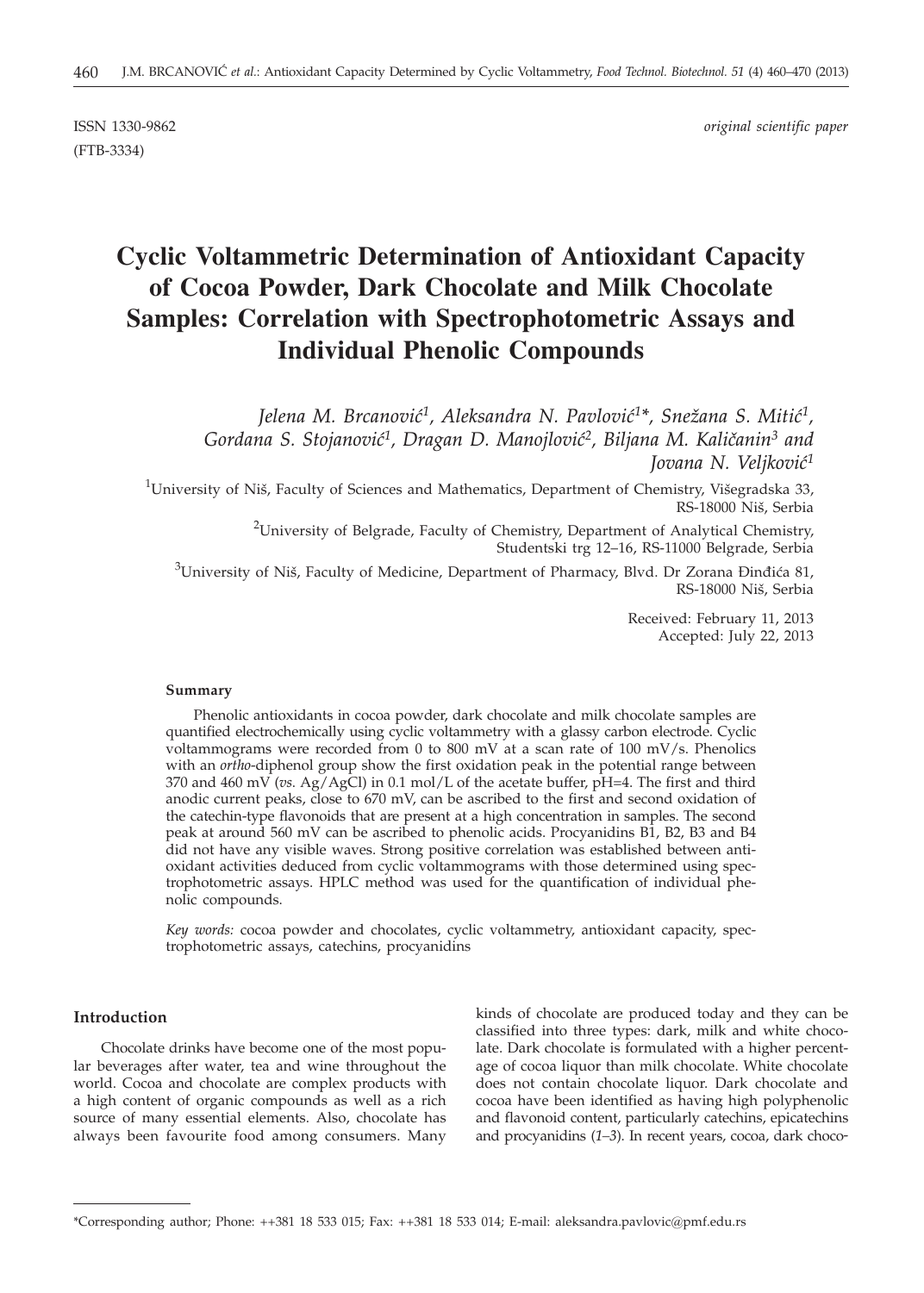late, tea and wine have increasingly been viewed as sources of dietary components with potentially beneficial functional activities (*4–7*). Flavonoids from different cocoa and chocolate preparations have been identified as the major antioxidant components (*8–10*). Also, commercial chocolate products were found to decrease lipid oxidation when added to low-density lipoprotein (LDL) preparations *in vitro* (*11,12*). Cocoa and dark chocolate flavonoids have also been linked to reduced cardiovascular diseases (*13,14*). Several epidemiology studies speculate that the antioxidants present in the cocoa and chocolate provide health benefits (*15,16*).

Many chemical methods have been developed for assessing the antioxidant activity of flavonoids. The majority of methods are based on the scavenging capacity assays against specific oxidants such as 2,2-diphenyl-1-picrylhydrazyl (DPPH) radical, Fe(III), Cu(II), *etc.* (*17*). As far as we know, there is no electrochemical determination using cyclic voltammetry of antioxidant capacity of cocoa and chocolate. Cyclic voltammetry (CV) is a widely used electrochemical technique for the evaluation of total antioxidant capacity. The main advantage of CV is its capability to rapidly observe the total redox behaviour over a wide potential range without the necessity of measuring the specific antioxidant capacity of each component alone. Also, it could be an attractive alternative to spectrophotometric assays to determine total phenolics.

This study shows a possibility of applying cyclic voltammetry to characterize samples containing chocolate. The aim of this work is to investigate the electrochemical properties of antioxidants present in cocoa and chocolate and to establish the correlation between the antioxidant capacities deduced from cyclic voltammograms and those obtained by spectrophotometric assays.

# **Materials and Methods**

# *Chemicals*

The 6-hydroxy-2,5,7,8-tetramethylchroman-2-carboxylic acid (Trolox) was purchased from Acros Organics (Morris Plains, NJ, USA), while 2,2-azinobis(3-ethylbenzothiazoline-6-sulphonic acid) diamonium salt (ABTS), 2,2-diphenyl-1-picrylhidrazyl (DPPH), 2,4,6-tri(2-pyridyl)-*s*-triazine (TPTZ), gallic acid, protocatechuic acid, (+)-catechin, (–)-epicatechin, and procyanidins B1, B2, B3 and B4 were purchased from Sigma-Aldrich (Steinheim, Germany). Folin-Ciocalteu's phenol reagent, potassium peroxydisulphate, ammonium iron(II) sulphate hexahydrate, iron(III) chloride, potassium hexacyanoferrate(III), sodium hydroxide, sodium acetate, sodium nitrite, sodium carbonate, sodium sulphate, aluminum chloride hexahydrate, sodium dihydrogen phosphate, sodium hydrogen phosphate, ascorbic acid, trichloroacetic acid, hydrochloric acid, acetic acid, hexane and acetone were purchased from Merck (Darmstadt, Germany). Ethanol (96 %, by volume) and methanol (HPLC grade) were from J.T. Baker (Deventer, The Netherlands).

#### *Instruments*

Cyclic voltammograms were recorded on a CHI760B instrument (CH Instruments, Inc., Austin, TX USA). The cell was equipped with a glassy carbon electrode (CHI104, 2 mm), an accessory platinum electrode of a larger area (Model CHI221, cell top including Pt wire counter electrode, *r*=1 mm, *A*=3.14 mm2 ) and an Ag/AgCl reference electrode (Model CHI111). An Agilent 8453 UV/Vis spectrophotometer (Agilent Technologies, Santa Clara, CA, USA) was used for absorbance measurements and spectrum recording, using optical cuvettes of 1 cm optical path. For HPLC analysis, a model 1200 with analytical column  $C_{18}$  Zorbax Eclipse XDB-C18, 5  $\mu$ m, 4.6×150 mm (Agilent Technologies) was used. The pH measurements were made with Hanna instrument pH-meter (Hanna Instruments, Smithfield, RI, USA) equipped with a glass electrode. All measurements were taken at ambient temperature.

#### *Preparation of cocoa powder and chocolate samples*

Nineteen commercially available cocoa powder and chocolate samples (5 cocoa powder products (C1–C5), 5 dark (DC1–DC5) and 9 milk chocolates (MC1–MC9)) were purchased from the local supermarkets. All samples were prepared for the analysis as described by Adamson *et al.* (*10*) with slight modifications. Chocolate samples (100 g) were ground to obtain a homogeneous material. A mass of 10 g of ground chocolate and cocoa powder was defatted 3–5 times with 10 mL of hexane, and the residue was dried under a gentle nitrogen stream. The defatted material (1 g) was then extracted three times with 10 mL of acetone/water/acetic acid (70:29.5:0.5, by volume) by sonication (37 °C for 10 min) and centrifugation (1431×*g* for 10 min). The supernatant was decanted to a clean 50-mL volumetric flask and diluted with water to the mark.

#### *Total polyphenolic content*

Total polyphenols (TP) were measured spectrophotometrically at 760 nm after the reaction with Folin-Ciocalteu's phenol reagent, according to the method described by Singleton *et al.* (*18*). Gallic acid was used as the standard and the results were expressed as milligrams of gallic acid equivalents (GAE) per gram of sample. All measurements were performed in triplicate.

#### *Total flavonoid content*

Total flavonoid (TF) content was measured by the aluminium chloride spectrophotometric methods described by Jia *et al*. (*19*) and Yang *et al*. (*20*) with minor modifications. Reaction mixture was prepared by mixing 0.25 mL of sample, 3 mL of deionised water and 0.3 mL of  $5\%$  NaNO<sub>2</sub>. After incubation at room temperature for 5 min, 1.5 mL of 2 % AlCl<sub>3</sub>·6H<sub>2</sub>O were added. Again, the flask was kept at room temperature for 5 min and then 2 mL of 1 mol/L of NaOH were added. The flask was filled with deionised water to the mark. Absorbance of the reaction mixture was measured against the prepared reagent blank at 510 nm. Catechin was chosen as a standard and the results were expressed as milligrams of catechin equivalents (CE) per gram of sample. Total flavonoid content was determined in triplicate.

## *Spectrophotometric analysis of antioxidant capacity*

For DPPH assay  $(21)$ , a solution of DPPH  $(10^{-4} \text{ mol/L})$ was prepared in methanol. The discolouration of the solution was measured at 520 nm, 30 min after the reaction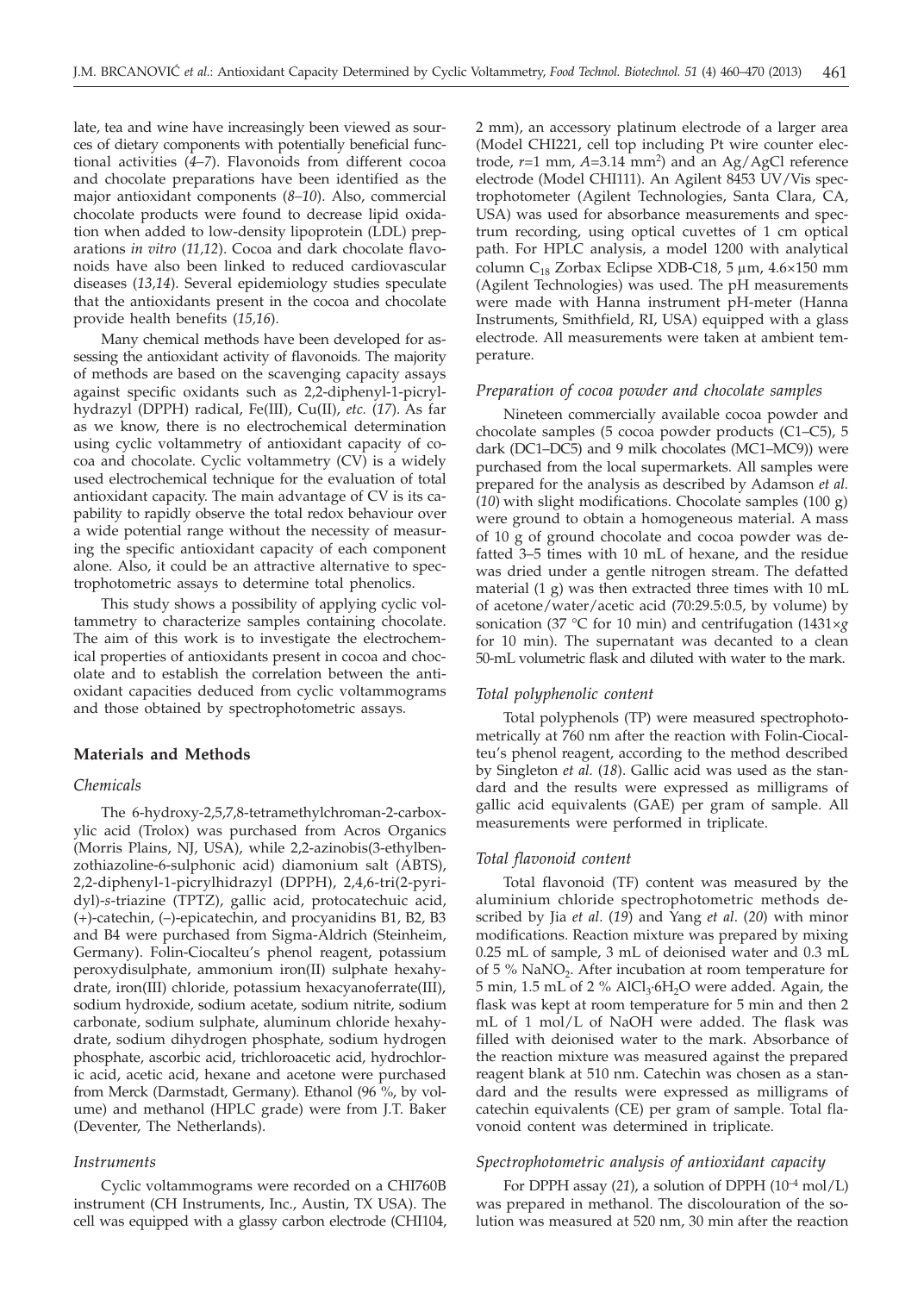started. The Trolox calibration curve was plotted as a function of DPPH radical scavenging activity measured as the decrease in the absorbance:

$$
\Delta A = A_{\text{blank}} - A \qquad \qquad /1/
$$

The final results were expressed as micromoles of Trolox equivalents (TE) per gram of sample.

The ABTS radical scavenging activity was measured using the methods of Re *et al*. (*22*) and Arts *et al*. (*23*). The Trolox calibration curve was plotted as a function of the ABTS radical cation scavenging activity measured as the decrease in the absorbance (according to the Eq. 1) at 734 nm. The final results were expressed as micromoles of TE per gram of sample.

Ferric reducing ability of plasma (FRAP) assay was performed as previously described by Benzie and Strain (*24*). In the FRAP assay, antioxidants in the sample reduce  $Fe^{3+}$ -TPTZ complex to the ferrous form at low pH (pH=3.6), measured as an increase in the absorbance at 595 nm. FRAP values were expressed as micromoles of  $Fe<sup>2+</sup>$  equivalents (FE) per gram of sample.

Reducing power (reduction of Fe(III) to Fe(II)) of samples was determined as described by Oyaizu (*25*) and expressed in ascorbic acid equivalents (AAE). Increased absorbance of the reaction mixture measured at 700 nm indicated increased reducing power.

## *Cyclic voltammetry*

Cyclic voltammograms were recorded at ambient temperature. Prior to each run, the surface of the glassy carbon electrode was freshly abraded with alumina powder (particle size of 1.0, 0.3 and 0.05  $\mu$ m), rinsed with redistilled water and degreased in ethanol in ultrasonic bath. The scan was done in the potential range between 0 and 800 mV, with a scan rate of 100 mV/s. Cyclic voltammograms were also recorded in the concentration range of  $2-80 \mu$ mol/L to calculate catechin equivalents. A calibration curve, obtained by plotting anodic current *vs*. concentration of catechin, was used to calculate catechin equivalent antioxidant capacity of the studied samples.

#### *Antioxidant composite index*

Antioxidant composite index (ACI) was determined according to Seeram *et al.* (*26*) and calculated as:

$$
ACI = (sample score / best score) \times 100 \qquad /2/
$$

# *Analysis of individual phenolic compounds using HPLC*

Individual phenolic compounds were determined using an Agilent chromatograph. Separation was performed with a  $C_{18}$  Zorbax Eclipse column kept at 25 °C, at a flow rate of 0.8 mL/min and an injection volume of  $20 \mu$ L. Detection was performed by scanning from 260 to 400 nm (using UV/Vis and fluorescence detector). For the gradient elution, the following programme, slightly modified, was used (*27*): solvent A (acetonitrile) and solvent B (0.1 % formic acid in water) as follows: 10 % A for 0 min, then 10 % A for 15 min, followed by 35 min at 30 % A. Individual phenolic compounds were separated within 50 min. Identification was carried out by comparing the retention times and spectral data with those of standards. Quantitative determination of individual phenolic compounds in samples was done using calibration lines.

#### *Statistical analysis*

Data are presented as the mean values±standard deviations (S.D.) of triplicate determinations. Statistical analysis was performed by paired Student's *t*-test. A probability of p<0.05 was considered to be statistically significant (*28*). Principal component analysis (PCA) was used to make the results more easily interpretable. All statistical calculations were made using a statistical package running on a computer (STATISTICA v. 8.0, StatSoft, Tulsa, OK, USA).

# **Results and Discussion**

Cyclic voltammograms of (+)-catechin and (–)-epicatechin were recorded in the buffer solutions in the pH range from 3 to 8. The highest current peak of the investigated compounds was around pH=4 and it decreased with an increase of pH. Cyclic voltammograms of (+)-catechin and (–)-epicatechin recorded at pH=4 are shown in Fig. 1. (+)-Catechin and (–)-epicatechin had similar anodic waves. Two oxidation peaks are associated with the oxidation centres present in the molecules (*29,30*). Martinez *et al*. (*29*) showed that spontaneous deprotonation does not occur below pH=6 for catechin-type flavonoids, which means that the neutral molecules of this type of flavonoids participate in an electrochemical oxidation and adsorption processes up to pH=6. Authors postulate that electron or hydrogen abstraction occurs at higher pH values (in the range of physiological pH).



**Fig. 1.** Cyclic voltammograms of (+)-catechin, (–)-epicatechin and protocatechuic acid (*c*=10–5 mol/L) in acetate buffer, pH=4. The scan rate was 100 mV/s

In order to cover all groups of antioxidant compounds, cyclic voltammograms of cocoa powder and chocolate samples in acetate buffer, pH=4, were recorded in the potential range of 0–800 mV. They were recorded in triplicate using a glassy carbon electrode at a scan rate of 100 mV/s. The cyclic voltammograms of cocoa powder and chocolate samples (Fig. 2) exhibit at least two oxidation peaks in the anodic wave. The peaks correspond to the sequent oxidation of the hydroxyl groups at different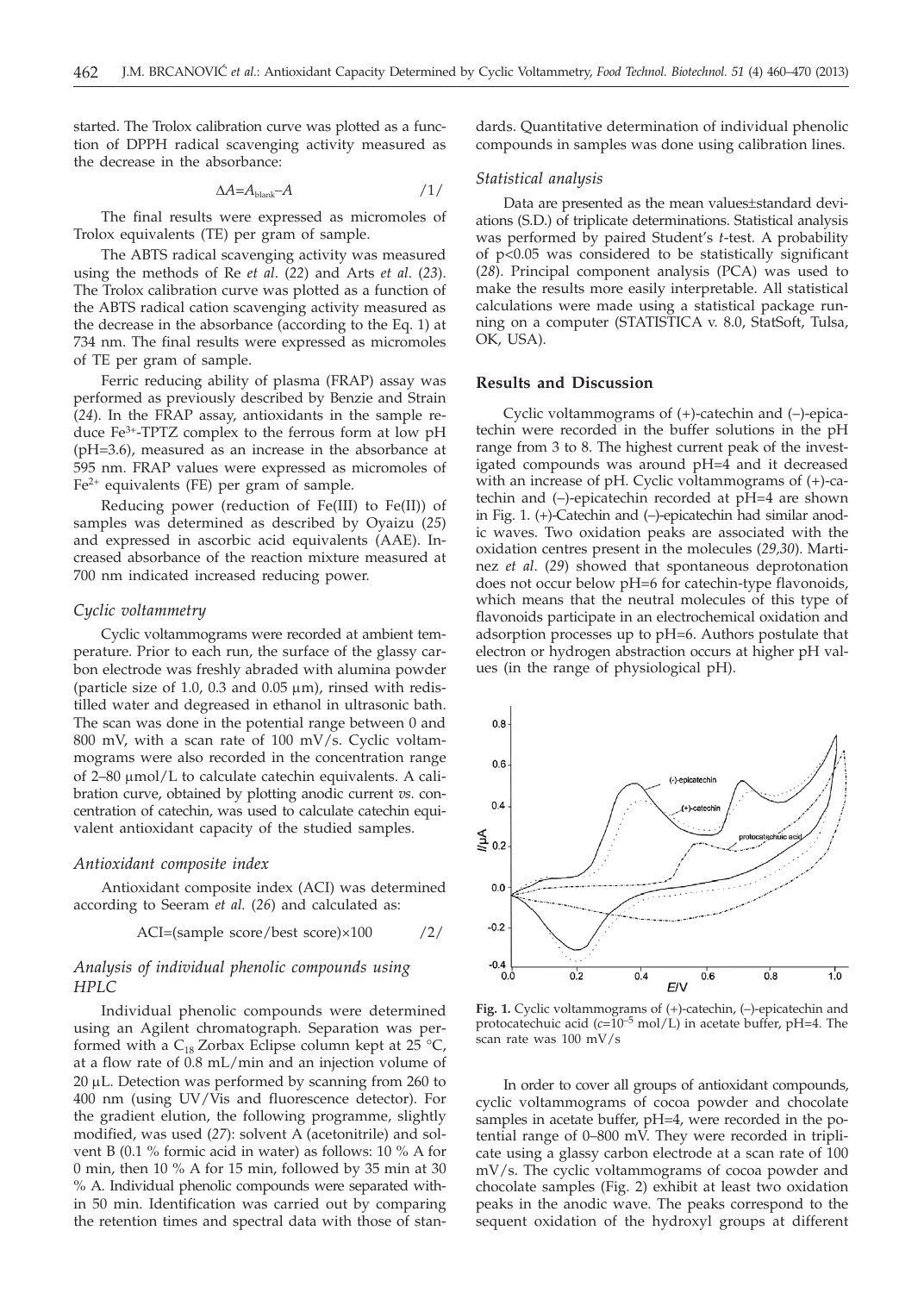

**Fig. 2.** Cyclic voltammograms of the tested cocoa powder samples C2, C3 and C5 in the range from 0 to 800 mV at a scan rate of 100 mV/s

positions. All the anodic peak potentials (*E*pa) and anodic peak currents  $(I_{pa})$  determined from the cyclic voltammograms of the tested samples are presented in Table 1. The first peak appears in the 370 to 460 mV potential range and corresponds to the oxidation of catechin-type flavonoids. These flavonoids contain an easily oxidizable *ortho*-diphenol group on the B-ring (*31–33*). The values given in Table 1 are consistent with previous literature studies, taking into account the influence of pH on the voltammetric response of the expected 59 mV per pH unit shift in the potential. With the increase of pH, the anodic peak potential shifts towards less positive values. Tests in pH intervals from 3 to 7 confirmed that the potential varied by 56 mV per pH unit for catechin (*33,34*). The second peak at around 560 mV can be ascribed to the oxidation of the monophenol group or the *meta*-diphenols on the A-ring of flavonoids, *i.e.* phenolic acids such as ferulic, vanillic, protochatechuic, *p*-coumaric and sinapic acids (*31,32,35*). The third anodic peak appears around 670 mV, which can be ascribed to the second oxidation of the catechins that are present at high concentrations in the tested samples. In contrast to catechins, procyanidins B1, B2, B3 and B4 did not produce any visible waves. This is probably due to the additional phenolic constituents present in a variety of orientations (*36*).

As reported by Kilmartin and Hsu (*37*), phenolic compounds may be ordered according to the reducing strength (better reducing agents have higher antioxidant activity) as follows: compounds containing triphenol group on the flavonoid B-ring>compounds containing catechol or gallate group>compounds containing monophenol or *meta*-dihydroxyphenol group. In the case of the tested chocolate and cocoa powder samples, it can be noted that their antioxidant activity may be attributed mostly to the compounds containing a catechol or a gallate group.

The determination of the area below the anodic current peak at 600 mV, Q<sub>600</sub>, was used as a measure of the quantity of antioxidants present in the tested samples. This value is an alternative measure of concentration to

| Sample          |              | $E_{\rm{pa}}/V$   |                          | $I_{pa}/mA$  |                          |                          | $Q_{600}$ /mC | ACI   |
|-----------------|--------------|-------------------|--------------------------|--------------|--------------------------|--------------------------|---------------|-------|
|                 | $\mathbf{1}$ | $\overline{2}$    | 3                        | $\mathbf{1}$ | $\overline{2}$           | 3                        |               |       |
| MC1             | 0.38         | $\qquad \qquad -$ | $\qquad \qquad -$        | 2.27         | $\qquad \qquad -$        | $\qquad \qquad -$        | 0.001         | 0.2   |
| MC <sub>2</sub> | 0.39         | 0.58              |                          | 1.09         | 1.76                     | —                        | 0.001         | 0.2   |
| MC <sub>3</sub> | 0.37         | 0.54              | $\overline{\phantom{0}}$ | 1.00         | 2.42                     | $\qquad \qquad -$        | 0.042         | 6.5   |
| MC4             | 0.38         | 0.56              | 0.68                     | 1.26         | 3.30                     | 4.05                     | 0.047         | 7.3   |
| MC <sub>5</sub> | 0.37         | 0.56              | 0.67                     | 1.31         | 3.65                     | 5.04                     | 0.035         | 18.4  |
| MC <sub>6</sub> | 0.40         | $\qquad \qquad -$ | 0.64                     | 1.57         |                          | 4.80                     | 0.052         | 8.1   |
| MC7             | 0.40         | -                 | 0.64                     | 1.37         | -                        | 3.73                     | 0.088         | 13.7  |
| MC8             | 0.40         | $\qquad \qquad -$ | $\overline{\phantom{0}}$ | 1.78         | -                        | $\overline{\phantom{0}}$ | 0.021         | 3.3   |
| MC9             | 0.38         |                   | 0.65                     | 1.59         |                          | 4.14                     | 0.090         | 14.0  |
| DC1             | 0.37         |                   | 0.68                     | 2.01         | $\qquad \qquad -$        | $\qquad \qquad -$        | 0.075         | 11.7  |
| DC <sub>2</sub> | 0.39         |                   | 0.69                     | 2.94         |                          | 8.80                     | 0.124         | 19.3  |
| DC <sub>3</sub> | 0.38         | -                 | $\equiv$                 | 2.76         | $\overline{\phantom{0}}$ | $\qquad \qquad -$        | 0.381         | 59.3  |
| DC4             | 0.38         |                   | 0.66                     | 1.59         |                          | 4.31                     | 0.080         | 12.4  |
| DC <sub>5</sub> | 0.38         | 0.55              | 0.68                     | 2.05         | 5.05                     | 7.00                     | 0.207         | 32.2  |
| C1              | 0.38         | $\qquad \qquad -$ | $\qquad \qquad -$        | 2.89         | $\qquad \qquad -$        | $\qquad \qquad -$        | 0.262         | 40.7  |
| C <sub>2</sub>  | 0.37         |                   | 0.68                     | 1.19         | -                        | 8.70                     | 0.281         | 43.7  |
| C3              | 0.37         | 0.55              | 0.67                     | 3.00         | 6.57                     | 10.01                    | 0.365         | 56.8  |
| C <sub>4</sub>  | 0.36         |                   | 0.67                     | 3.00         | -                        | 11.26                    | 0.558         | 86.8  |
| C5              | 0.37         | -                 | 0.69                     | 3.58         | -                        | 12.64                    | 0.643         | 100.0 |

Table 1. Peak potential and currents from cyclic voltammograms of the tested chocolate and cocoa powder samples

MC=milk chocolate, DC=dark chocolate, C=cocoa powder, *E*pa=anodic peak potential, *I*pa=anodic peak current, *Q*600=charge passed to 600 mV, ACI=antioxidant composite index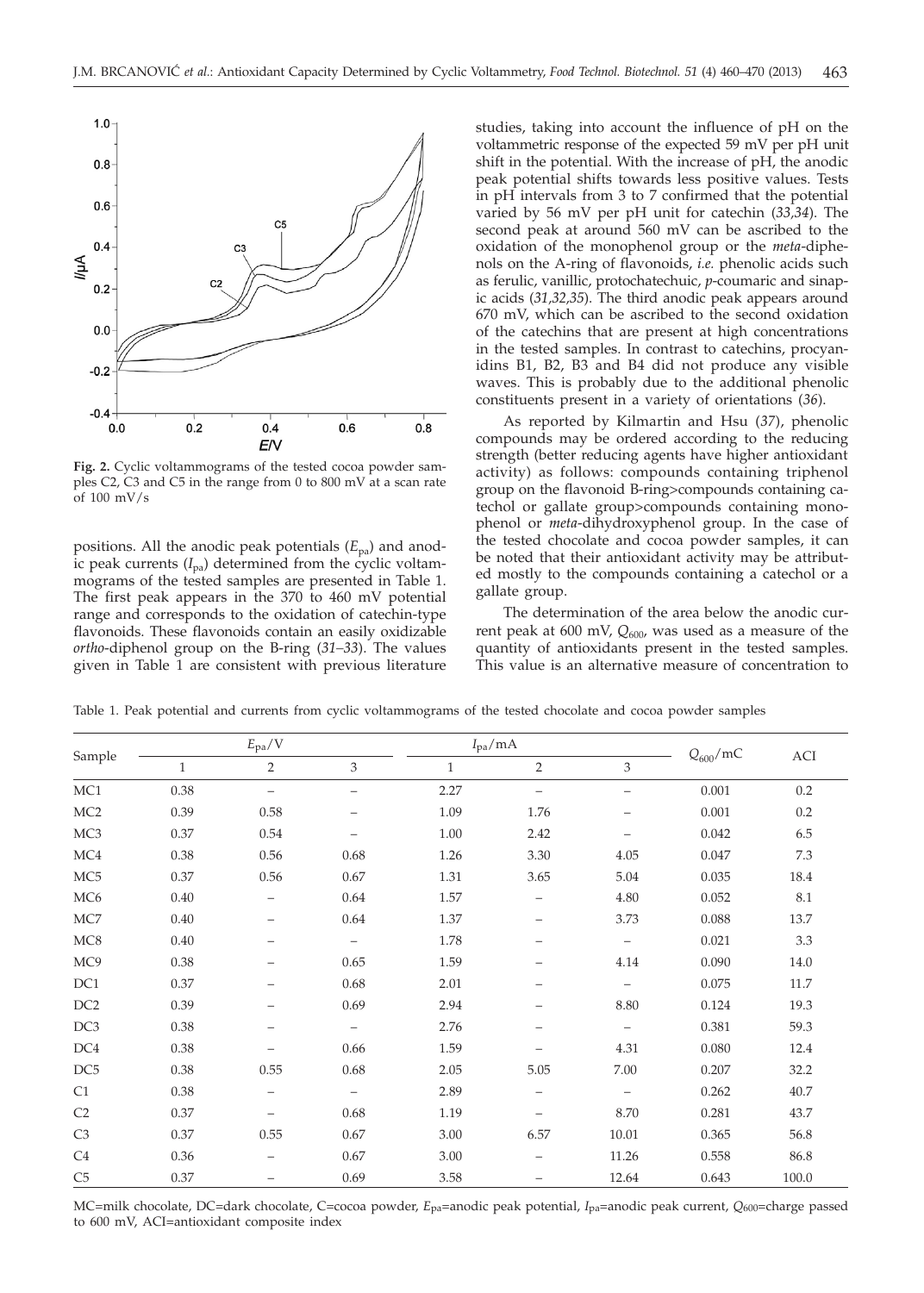*I*a, and is more suitable for samples with several overlapping and broad peaks (31,38).  $Q_{600}$  values (in  $\mu$ C) of analyzed samples are given in Table 1. Cocoa powder samples exhibited the highest  $Q_{600}$  values in the range of 0.262 to 0.643  $\mu$ C, followed by dark chocolate: 0.08-0.381  $\mu$ C and milk chocolate samples: 0.001–0.090  $\mu$ C. Cocoa powder samples C5 (0.643  $\mu$ C), C4 (0.558  $\mu$ C), C3 (0.365  $\mu$ C) and dark chocolate DC3 (0.381  $\mu$ C) had the highest *Q*<sup>600</sup> values. All the remaining samples exhibited lower antioxidant capacity, reflected in the Q<sub>600</sub> values of 0.001 µC, while the milk chocolate MC1 and MC2 had the lowest antioxidant capacity.

The results obtained for cyclic voltammetry are generally consistent with total phenolic and flavonoid content and with spectrophotometric antioxidant assays including DPPH, ABTS, FRAP and reducing power assays.

The total phenolic and flavonoid content of the tested cocoa powder and chocolate samples is shown in Table 2. As can be seen, the total phenolic content expressed as mg of GAE per g of milk chocolate, dark chocolate and cocoa powder samples varied from 2.84–5.59, 7.09– 31.10 and 3.82–36.87, respectively. The total flavonoid content expressed as mg of CE per g of milk chocolate, dark chocolate and cocoa powder samples ranged from 1.73–3.70, 2.41–11.78 and 2.02–10.82, respectively. The

Table 2. Total phenolic and flavonoid content of chocolate and cocoa powder samples

|                 | w(TP as GAE)           | $w$ (TF as CE)         |
|-----------------|------------------------|------------------------|
| Sample          | mg/g                   | mg/g                   |
| MC1             | $(2.84 \pm 0.04)^a$    | $(1.73 \pm 0.06)^a$    |
| MC <sub>2</sub> | $(2.94\pm0.05)^{a}$    | $(2.15 \pm 0.06)^{b}$  |
| MC <sub>3</sub> | $(3.32 \pm 0.02)^{b}$  | $(2.62 \pm 0.06)^c$    |
| MC4             | $(4.28 \pm 0.08)^d$    | $(2.94 \pm 0.06)^d$    |
| MC <sub>5</sub> | $(3.93 \pm 0.06)^c$    | $(3.02 \pm 0.06)^d$    |
| MC <sub>6</sub> | $(4.05 \pm 0.06)^c$    | $(3.14 \pm 0.11)^e$    |
| MC7             | $(4.69 \pm 0.04)^e$    | $(3.30 \pm 0.11)^e$    |
| MC8             | $(3.22 \pm 0.02)^{b}$  | $(2.81 \pm 0.08)^e$    |
| MC <sub>9</sub> | $(5.59 \pm 0.08)^f$    | $(3.70 \pm 0.11)^e$    |
| DC1             | $(7.09 \pm 0.12)^8$    | $(4.99 \pm 0.00)^8$    |
| DC <sub>2</sub> | $(9.34 \pm 0.04)^{i}$  | $(5.47 \pm 0.11)^h$    |
| DC3             | $(31.10 \pm 0.16)^1$   | $(11.78 \pm 0.30)^{i}$ |
| DC4             | $(8.72 \pm 0.51)^h$    | $(2.41 \pm 0.04)^c$    |
| DC <sub>5</sub> | $(13.62 \pm 0.12)^{j}$ | $(5.07 \pm 0.23)^f$    |
| C1              | $(3.82 \pm 0.06)^c$    | $(2.02\pm0.04)^{b}$    |
| C <sub>2</sub>  | $(8.51 \pm 0.25)^h$    | $(2.50 \pm 0.07)^c$    |
| C <sub>3</sub>  | $(10.95 \pm 0.16)^{j}$ | $(4.71 \pm 0.17)^f$    |
| C <sub>4</sub>  | $(18.62 \pm 0.08)^k$   | $(5.07 \pm 0.23)^h$    |
| C <sub>5</sub>  | $(36.87 \pm 0.33)^1$   | $(10.82 \pm 0.17)^{i}$ |

MC=milk chocolate, DC=dark chocolate, C=cocoa powder, TP=total phenols, GAE=gallic acid equivalent, TF=total flavonoids, CE=catechin equivalent

Values are the mean±S.D. (*N*=3). Values with different letters within columns are statistically different at  $p<0.05$  according to paired Student's *t*-test

highest total phenolic (expressed as mg of GAE per g) and flavonoid content (expressed as mg of CE per g) was found in cocoa powder samples C5, C4 and C3 (36.87 and 10.82, 18.62 and 5.07, and 10.95 and 4.71, respectively) and dark chocolate DC3 (31.10 and 11.78, respectively). Milk chocolate samples MC1 and MC2 had the lowest content of total phenols and flavonoids (2.84 and 1.73, and 2.94 and 2.15, respectively). These results are consistent with the ones obtained for antioxidant capacity derived from cyclic voltammograms.

Different oxidants may oxidize flavonoids to different degrees, depending on their thermodynamic properties and the reactivity of the flavonoid hydroxyl groups (*39,40*). Therefore, the use of only one method is unsuitable for evaluating antioxidant capacity, because multiple oxidants are present in food.

The antioxidant capacity of the tested samples was evaluated using DPPH, ABTS, FRAP, and Fe(III)/Fe(II) assays. The results are shown in Table 3. In the DPPH assay, the antioxidant activity expressed as Trolox equivalents of cocoa powder samples was higher than the activity of dark and milk chocolate samples. Cocoa powder samples C5 (32.01  $\mu$ mol/g), C4 (25.40  $\mu$ mol/g) and C3 (22.43  $\mu$ mol/g), and dark chocolate DC3 (24.82  $\mu$ mol/g) and DC2 (23.31  $\mu$ mol/g) had the highest, while milk chocolate MC2 (7.75  $\mu$ mol/g) and MC1 (6.46  $\mu$ mol/g) showed the lowest free radical scavenging capacity among the tested samples.

ABTS assay is based on the ability of antioxidants to scavenge ABTS radicals. As seen in Table 3, the ABTS values expressed as Trolox equivalents varied from 0.063 to  $0.175 \mu \text{mol/g}$  with a 3-fold difference. Cocoa powder samples C5 (0.175  $\mu$ mol/g), C3 (0.136  $\mu$ mol/g) and C4  $(0.133 \mu \text{mol/g})$  and dark chocolate DC2  $(0.171 \mu \text{mol/g})$ , DC4 (0.164  $\mu$ mol/g), and DC3 (0.163  $\mu$ mol/g) had the highest, while milk chocolate MC2 (0.085  $\mu$ mol/g) and MC1 (0.063  $\mu$ mol/g) had the lowest free radical scavenging capacity among the tested samples.

To correlate the results obtained with different assays, as well as between assays and total phenols (TP), total flavonoids (TF), total catechins (TC) and total procyanidins (TPC), a regression analysis was performed and correlation coefficients  $(R^2)$  are given in Table 4. The correlation between the results of DPPH and ABTS assays was high (R<sup>2</sup>=0.8152, p<0.0001).

The FRAP and Fe(III)/Fe(II) assays measure reducing capacity based on the reduction of Fe(III) to Fe(II) ions. In general, the analyzed samples had a high antioxidant capacity. As indicated in Table 3, The FRAP and Fe(III)/Fe(II) values (expressed as FE and AAE, respectively) varied from 9.73 to 137.51  $\mu$ mol/g with 14-fold difference, and from 56.69 to 647.93  $\mu$ mol/g with 11-fold difference, respectively. Cocoa powder samples C5 (137.51  $\mu$ mol/g) and C4 (113.33  $\mu$ mol/g) and dark chocolate DC4  $(126.23 \mu \text{mol/g})$  and DC3  $(114.86 \mu \text{mol/g})$  had the highest, and milk chocolate MC2  $(13.38 \mu \text{mol/g})$  and MC1  $(9.73 \text{ umol}/g)$  the lowest FRAP values. The highest Fe(III)/ Fe(II) values were obtained in cocoa powder samples C5  $(647.93 \mu \text{mol/g})$  and C4  $(478.58 \mu \text{mol/g})$  and dark chocolate DC3 (495.59  $\mu$ mol/g) and DC4 (434.71  $\mu$ mol/g).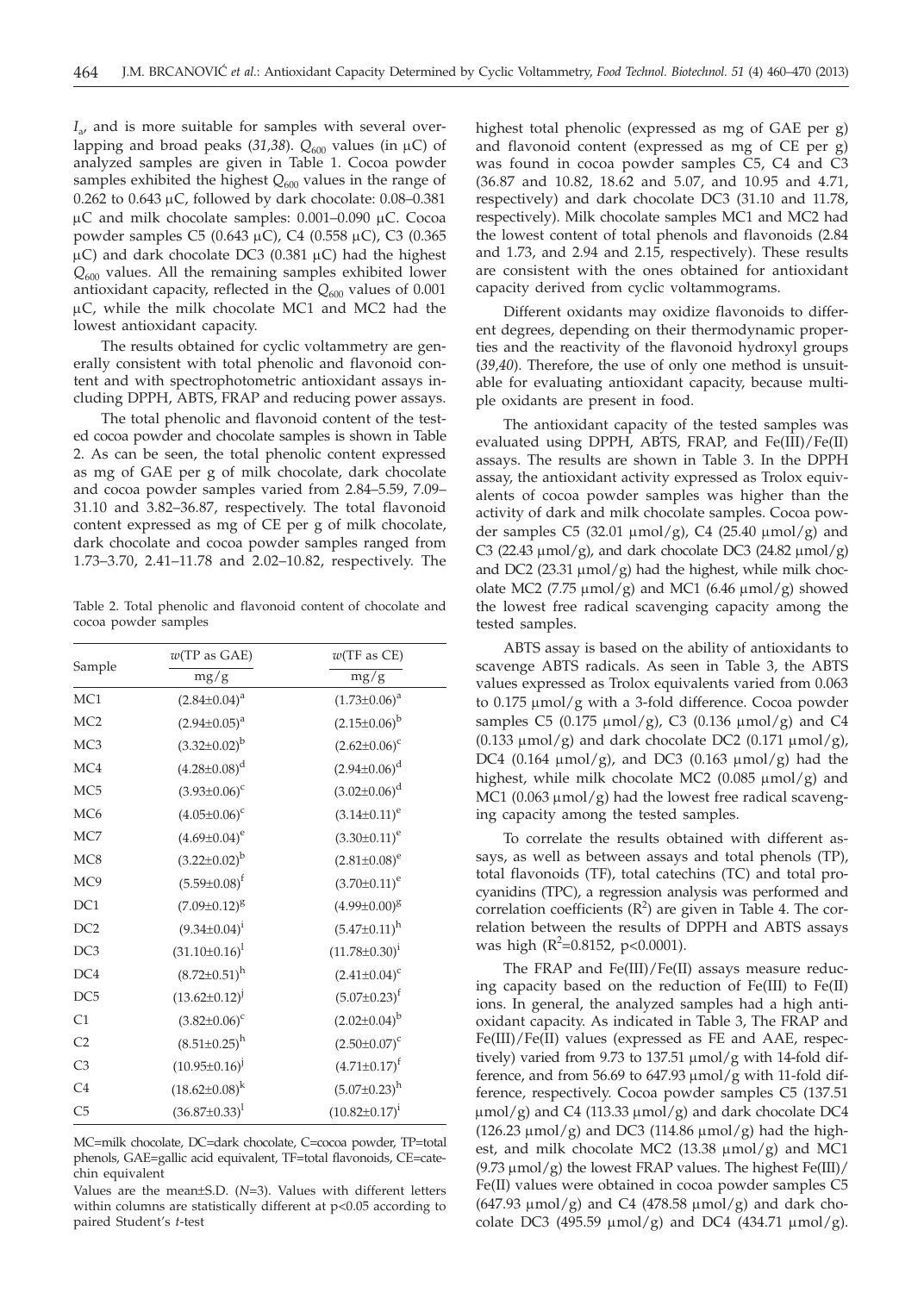|                 | DPPH as TE              | ABTS as TE                      | FRAP as FE            | Fe(III)/Fe(II) as AAE   |  |
|-----------------|-------------------------|---------------------------------|-----------------------|-------------------------|--|
| Sample          | $\mu$ mol/g             | $\mu$ mol/g                     | $\mu$ mol/g           | $\mu$ mol/g             |  |
| MC1             | $(6.46 \pm 0.45)^a$     | $(0.063 \pm 0.004)^a$           | $(9.73 \pm 0.71)^a$   | $(56.69 \pm 3.28)^a$    |  |
| MC <sub>2</sub> | $(7.75 \pm 0.45)^{b}$   | $(0.085 \pm 0.004)^{b}$         | $(13.38\pm0.32)^{b}$  | $(70.18 \pm 1.31)^b$    |  |
| MC <sub>3</sub> | $(9.02 \pm 0.45)^c$     | $(0.104 \pm 0.004)^c$           | $(23.86 \pm 0.32)^c$  | $(108.28 \pm 1.31)^d$   |  |
| MC4             | $(11.50 \pm 0.34)^d$    | $(0.120 \pm 0.002)^d$           | $(26.98\pm0.45)^d$    | $(118.41\pm3.94)^e$     |  |
| MC <sub>5</sub> | $(9.49 \pm 0.23)^c$     | $(0.115 \pm 0.002)^d$           | $(24.55 \pm 0.52)^c$  | $(104.05 \pm 1.96)^d$   |  |
| MC <sub>6</sub> | $(11.73 \pm 0.45)^d$    | $(0.136 \pm 0.002)^e$           | $(27.15 \pm 0.58)^d$  | $(139.85 \pm 2.62)^f$   |  |
| MC7             | $(12.62 \pm 0.79)^e$    | $(0.142 \pm 0.004)^f$           | $(28.54 \pm 0.45)^d$  | $(145.47 \pm 2.84)^f$   |  |
| MC8             | $(7.90 \pm 0.23)^{b}$   | $(0.094\pm0.004)$ <sup>cb</sup> | $(22.04 \pm 0.58)^c$  | $(81.29 \pm 3.93)^c$    |  |
| MC9             | $(13.01 \pm 0.61)^d$    | $(0.145 \pm 0.004)^f$           | $(30.35 \pm 0.45)^d$  | $(146.69 \pm 3.28)^f$   |  |
| DC1             | $(21.37 \pm 0.34)^8$    | $(0.155 \pm 0.002)^f$           | $(73.78 \pm 0.32)^e$  | $(291.82 \pm 3.28)^h$   |  |
| DC <sub>2</sub> | $(23.31 \pm 0.34)^8$    | $(0.171 \pm 0.002)^8$           | $(93.88 \pm 0.26)^e$  | $(326.39 \pm 2.63)^h$   |  |
| DC <sub>3</sub> | $(24.82 \pm 0.23)^8$    | $(0.163 \pm 0.003)^8$           | $(114.86 \pm 0.45)^f$ | $(495.59 \pm 1.31)^k$   |  |
| DC4             | $(22.98 \pm 0.34)^8$    | $(0.164 \pm 0.002)^8$           | $(126.23 \pm 0.19)^f$ | $(434.71 \pm 1.97)^{j}$ |  |
| DC <sub>5</sub> | $(23.78 \pm 0.11)^8$    | $(0.151 \pm 0.002)^f$           | $(76.79 \pm 0.26)^e$  | $(195.48 \pm 1.31)^8$   |  |
| C1              | $(11.65 \pm 0.56)^{de}$ | $(0.099 \pm 0.004)^c$           | $(22.45 \pm 0.52)^c$  | $(398.35 \pm 3.28)^i$   |  |
| C <sub>2</sub>  | $(17.00 \pm 0.23)^f$    | $(0.131 \pm 0.002)^e$           | $(85.43\pm0.45)^e$    | $(361.80 \pm 3.94)^i$   |  |
| C <sub>3</sub>  | $(22.43 \pm 0.23)^8$    | $(0.136 \pm 0.003)^e$           | $(78.34 \pm 0.52)^e$  | $(327.32 \pm 2.62)^h$   |  |
| C <sub>4</sub>  | $(25.40 \pm 0.56)^8$    | $(0.133 \pm 0.002)^e$           | $(113.33\pm0.32)^f$   | $(478.58 \pm 1.97)^k$   |  |
| C <sub>5</sub>  | $(32.01 \pm 0.23)^h$    | $(0.175 \pm 0.002)^8$           | $(137.51 \pm 1.99)^8$ | $(647.93 \pm 2.63)^1$   |  |

Table 3. DPPH, ABTS, FRAP and reducing power assay of chocolate and cocoa powder samples

MC=milk chocolate, DC=dark chocolate, C=cocoa powder, TE=Trolox equivalent, FE=mmol of Fe(II) equivalent, AAE=ascorbic acid equivalent

Values are the mean±S.D. (*N*=3)

Values with different letters within columns are statistically different at p<0.05 by paired Student's *t-*test

| Table 4. Correlation coefficient $(R^2)$ between cyclic voltammetry (CV), DPPH and ABTS radical scavenging activity, FRAP and re- |  |  |  |
|-----------------------------------------------------------------------------------------------------------------------------------|--|--|--|
| ducing power assays, total phenols, total flavonoids, total catechins and total procyanidins                                      |  |  |  |

|                | <b>CV</b> | <b>DPPH</b> | <b>ABTS</b> | FRAP   | Fe(III)/Fe(II) | TP     | TF     | TC     | <b>TPC</b> |
|----------------|-----------|-------------|-------------|--------|----------------|--------|--------|--------|------------|
| <b>CV</b>      | 1.0000    | 0.7791      | 0.4053      | 0.7359 | 0.8743         | 0.8481 | 0.6959 | 0.3609 | 0.6357     |
| <b>DPPH</b>    |           | 1.0000      | 0.8152      | 0.9525 | 0.8617         | 0.8238 | 0.7557 | 0.5502 | 0.8008     |
| <b>ABTS</b>    |           |             | 1.0000      | 0.7797 | 0.6230         | 0.5539 | 0.5947 | 0.5891 | 0.8051     |
| FRAP           |           |             |             | 1.0000 | 0.8866         | 0.8008 | 0.6913 | 0.5041 | 0.7818     |
| Fe(III)/Fe(II) |           |             |             |        | 1.0000         | 0.8119 | 0.6822 | 0.4001 | 0.6665     |
| TP             |           |             |             |        |                | 1.0000 | 0.9377 | 0.6830 | 0.8342     |
| TF             |           |             |             |        |                |        | 1.0000 | 0.7586 | 0.8499     |
| TC             |           |             |             |        |                |        |        | 1.0000 | 0.8076     |
| <b>TPC</b>     |           |             |             |        |                |        |        |        | 1.0000     |
|                |           |             |             |        |                |        |        |        |            |

CV=cyclic voltammetry, TP=total phenols, TF=total flavonoids, TC=total catechins, TPC=total procyanidins

Milk chocolate MC1 (56.69  $\mu$ mol/g) and MC2 (70.18  $\mu$ mol/g) had the lowest Fe(III)/Fe(II) values among the tested samples. The results showed that the Fe(III)-reducing activities of selected flavonoids obtained by two assays are well correlated ( $R^2$ =0.8866, p<0.0001), which is identical to the results of a previous report in which the data of the two assays are strongly correlated (*41*).

Moreover, FRAP values were highly correlated with the results of the DPPH assay  $(R^2=0.9525, p<0.0001)$  and moderately correlated with those of the ABTS  $(R<sup>2</sup>=0.7797)$ , p<0.0001). The antioxidant activities measured by Fe(III)/ Fe(II) assay correlated well with the results of the DPPH assay ( $R^2$ =0.8617, p<0.0001), but the correlation with antioxidant values in the ABTS assay  $(R^2=0.6230, p<0.005)$ was weak.

Significant correlation was also found between the CV and Fe(III)/Fe(II) assay ( $R^2$ =0.8743, p<0.0001), CV and FRAP assay ( $R^2$ =0.7359, p<0.0001), and CV and DPPH assay ( $R^2$ =0.7791, p<0.0001). The lowest correlation was found between the CV and ABTS assay  $(R^2=0.4053)$ .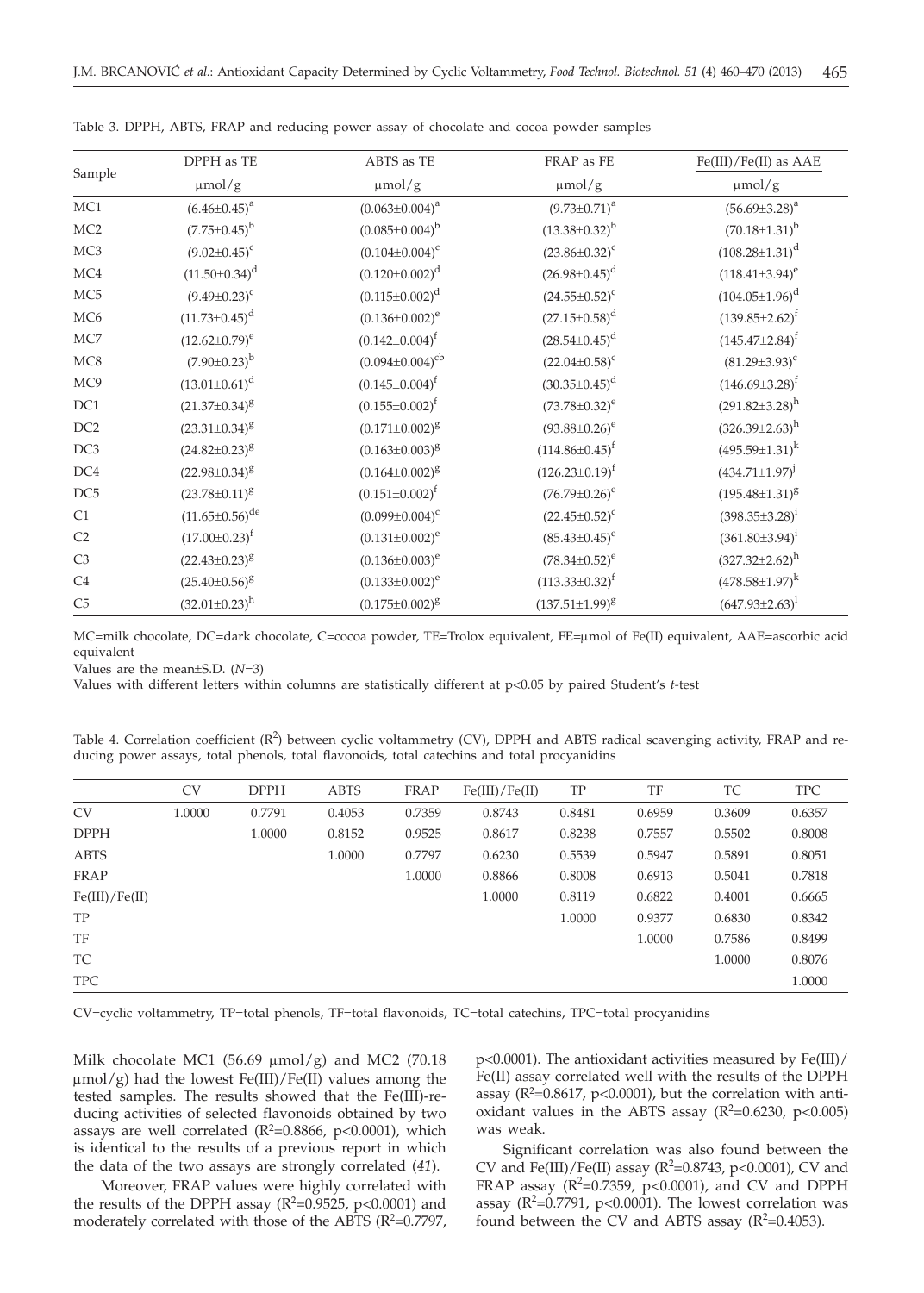High degree of positive correlation was also observed between the CV (R<sup>2</sup>=0.8481, p<0.0001), DPPH (R<sup>2</sup>=0.8238, p<0.0001), FRAP (R2 =0.8008, p<0.0001) or Fe(III)/Fe(II)  $(R<sup>2</sup>=0.8119, p<0.0001)$  assays and total phenolic content determined by the Folin-Ciocalteu's method. These results confirm a relationship between the concentration of phenolic compounds in cocoa powder and chocolate samples and their free radical scavenging and ferric reducing capacities. Therefore, the presence of phenolic compounds in the tested samples contributes significantly to their antioxidant potential. Moreover, antioxidant properties of phenolic compounds are directly linked to their structure (*42,43*).

Weak correlations between total catechins and the antioxidant capacity estimations (Table 4) suggest that catechins are not primary contributors to cocoa antioxidant capacity. On the other hand, better correlations were obtained between total procyanidins and other assays (Table 4), suggesting that procyanidins account for a major portion of the antioxidants in chocolate and cocoa powder samples. These results are in accordance with those obtained from the literature (*10,27,44*). Another reason for weak correlations between catechins and antioxidant assays is the effect of fermentation and drying. This means that whenever cocoa beans are processed into chocolate, all polyphenols are not affected to the same degree. For example, alkalinization of cocoa powder does not equally reduce the amount of catechins as compared to procyanidins. During fermentation, a 6-fold variation in epicatechin concentration was observed, while procyanidin levels were shown to decrease 3-fold (*45*)*.*

Because particular antioxidants have various contributions to the total antioxidant capacity, no single assay will accurately reflect all of the radical sources or all antioxidants in a complex system. Seeram *et al*. (*26*) and Piljac-Žegarac *et al.* (46) calculated antioxidant composite index (ACI) of polyphenol-rich beverages (red wine, fruit juices and fruit tea). Therefore, in this work the ACI indices were calculated from the results of five antioxidant capacity assays (scaled to relative percentages), which are shown in Table 5. Cocoa powder sample C5 has the highest ACI, followed by sample C4 and DC3, which is in accordance with their high  $Q_{600}$  value and total phenolic and flavonoid content. Milk chocolates MC1 and MC2 had the lowest ACI values, which is in accordance with their lowest  $Q_{600}$  values and total phenolic and flavonoid content.

The results of HPLC analysis are given in Table 6. Representative chromatograms of catechins and procyanidins from chocolate and cocoa powder samples are presented in Fig. 3. The HPLC results show that catechin and procyanidin content varied significantly in milk chocolate, dark chocolate and cocoa powder, as well as in the chocolate and cocoa powder samples of the same type. Catechin and procyanidin content in milk chocolate, dark chocolate and cocoa powder samples ranged from 0.081 to 0.23 and from 0 to 0.178, 0.088–0.48 and 0.123–0.39, 0.095–0.33 and 0–0.30 mg/g, respectively. Milk chocolate samples had the lowest catechin and procyanidin content. The content of (–)-epicatechin was higher than of (+)-catechin in most tested samples. The most abundant procyanidin was B2, followed by B1, B3 and B4. The highest content of catechins and procyanidins was found in cocoa powder samples C5 (0.33 and 0.30 mg/g) and C4 (0.165 and 0.214 mg/g), and dark chocolate DC3  $(0.65$  and  $0.39$  mg/g) and DC5  $(0.48$  and  $0.218$  mg/g).

Table 5. Antioxidant potency composite index of the tested samples calculated from five antioxidant capacity measurements scaled to relative percentages

| Sample          | DPPH index | ABTS index | FRAP index | $Fe(III)/Fe(II)$ index | $Q_{600}$ index | ACI   |
|-----------------|------------|------------|------------|------------------------|-----------------|-------|
| MC1             | 20.2       | 36.0       | 7.1        | $8.7\,$                | 0.2             | 14.4  |
| MC <sub>2</sub> | 24.2       | 48.5       | 9.7        | 10.8                   | 0.2             | 18.7  |
| MC <sub>3</sub> | 28.2       | 59.4       | 17.4       | 16.7                   | 6.5             | 25.6  |
| MC4             | 35.9       | 68.6       | 19.6       | 18.3                   | 7.3             | 29.9  |
| MC <sub>5</sub> | 29.6       | 65.7       | 17.9       | 16.1                   | 18.4            | 29.5  |
| MC <sub>6</sub> | 36.6       | 77.7       | 19.7       | 21.6                   | 8.1             | 32.7  |
| MC7             | 39.4       | 81.1       | 20.8       | 22.5                   | 13.7            | 35.5  |
| MC8             | 24.7       | 53.7       | 16.0       | 12.5                   | 3.3             | 22.0  |
| MC9             | 40.6       | 82.9       | 22.1       | 22.6                   | 14.0            | 36.4  |
| DC1             | 66.8       | 88.6       | 53.7       | 45.0                   | 11.7            | 53.2  |
| DC <sub>2</sub> | 72.8       | 97.7       | 68.3       | 50.4                   | 19.3            | 61.7  |
| DC <sub>3</sub> | 77.5       | 93.1       | 83.5       | 76.5                   | 59.3            | 77.9  |
| DC4             | 71.8       | 93.7       | 91.2       | 67.1                   | 12.4            | 67.2  |
| DC <sub>5</sub> | 74.3       | 86.3       | 55.8       | 30.2                   | 32.2            | 55.8  |
| C1              | 36.4       | 56.6       | 16.3       | 61.5                   | 40.7            | 42.3  |
| C <sub>2</sub>  | 53.1       | 74.9       | 62.1       | 55.8                   | 43.7            | 57.9  |
| C <sub>3</sub>  | 70.1       | 77.7       | 57.0       | 50.5                   | 56.7            | 62.4  |
| C <sub>4</sub>  | 79.4       | 76.0       | 82.4       | 73.9                   | 86.8            | 79.7  |
| C5              | 100.0      | 100.0      | 100.0      | 100.0                  | 100.0           | 100.0 |

MC=milk chocolate, DC=dark chocolate, C=cocoa powder, Q<sub>600</sub>=charge passed to 600 mV, ACI=antioxidant potency composite index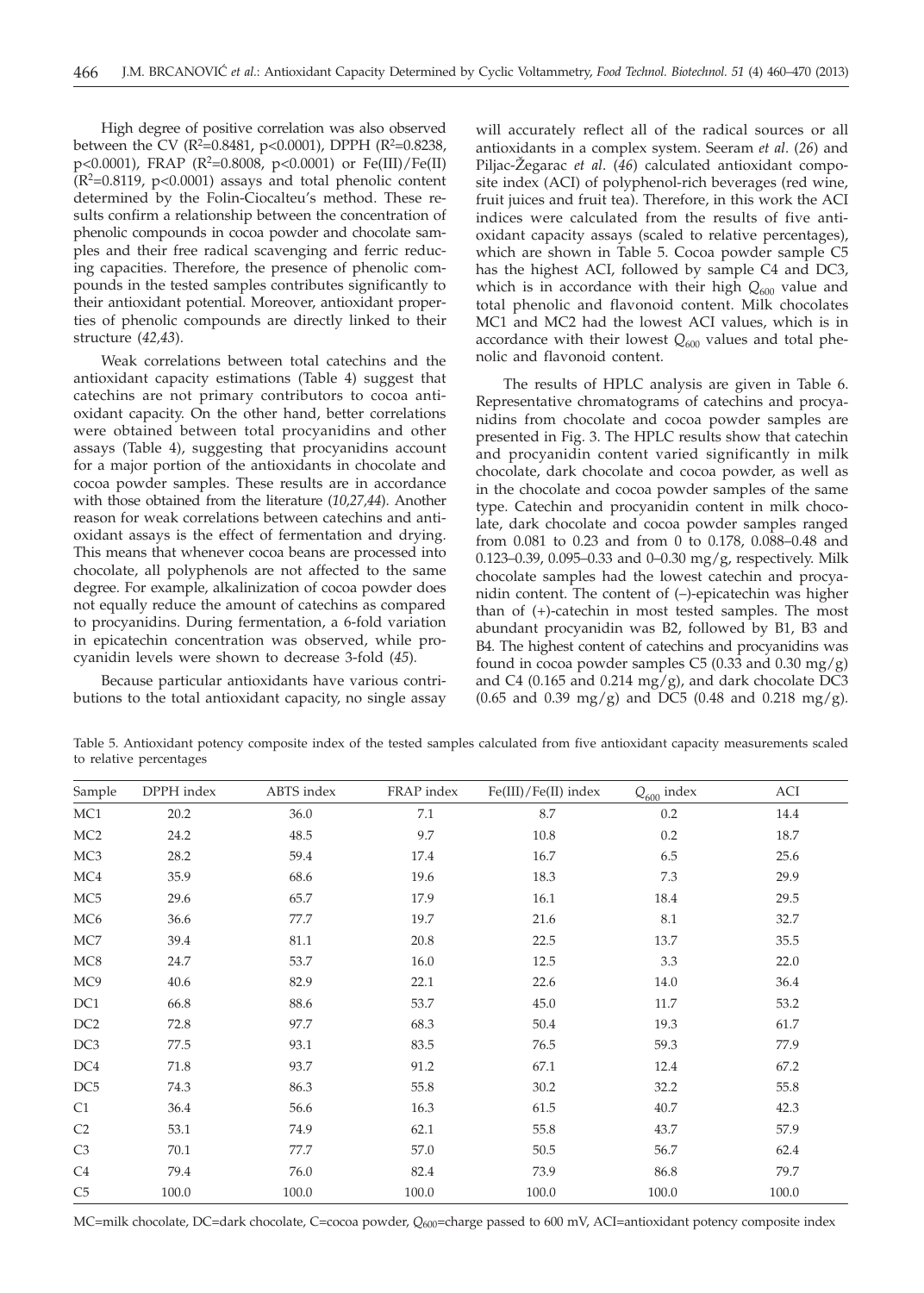|                 | w/(mg/g)               |                   |                   |                   |                     |                   |                   |                     |                   |  |
|-----------------|------------------------|-------------------|-------------------|-------------------|---------------------|-------------------|-------------------|---------------------|-------------------|--|
| Sample          | Protocatechuic<br>acid | $(+)$ -Catechin   | (-)-Epicatechin   | Catechins         | Procyanidin B1      | Procyanidin B2    | Procyanidin B3    | Procyanidin B4      | $\Sigma$ (B1-B4)  |  |
| MC <sub>1</sub> | $0.014 \pm 0.0005$     | $0.021 \pm 0.001$ | $0.060 \pm 0.003$ | $0.081 \pm 0.004$ | n.d.                | n.d.              | n.d.              | n.d.                | $\overline{0}$    |  |
| MC <sub>2</sub> | $0.011 \pm 0.0004$     | $0.024 \pm 0.001$ | $0.062 \pm 0.003$ | $0.086 \pm 0.004$ | n.d.                | n.d.              | n.d.              | n.d.                | $\Omega$          |  |
| MC <sub>3</sub> | $0.017 \pm 0.0006$     | $0.033 \pm 0.001$ | $0.102 \pm 0.005$ | $0.135 \pm 0.006$ | $0.0097 \pm 0.0005$ | $0.036 \pm 0.001$ | $0.024 \pm 0.001$ | $0.0098 \pm 0.0005$ | $0.079 \pm 0.003$ |  |
| MC4             | $0.011 \pm 0.0004$     | $0.055 \pm 0.002$ | $0.148 \pm 0.007$ | $0.203 \pm 0.009$ | $0.0207 \pm 0.0009$ | $0.049 \pm 0.001$ | $0.029 \pm 0.002$ | $0.0164 \pm 0.0007$ | $0.115 \pm 0.004$ |  |
| MC <sub>5</sub> | $0.009 \pm 0.0003$     | $0.038 \pm 0.001$ | $0.106 \pm 0.005$ | $0.144 \pm 0.006$ | $0.011 \pm 0.001$   | $0.052 \pm 0.002$ | $0.034 \pm 0.002$ | $0.0137 \pm 0.0004$ | $0.111 \pm 0.009$ |  |
| MC <sub>6</sub> | n.d.                   | $0.044 \pm 0.001$ | $0.162 \pm 0.008$ | $0.206 \pm 0.009$ | $0.0192 \pm 0.0006$ | $0.056 \pm 0.002$ | $0.035 \pm 0.002$ | $0.0171 \pm 0.0008$ | $0.127 \pm 0.005$ |  |
| MC7             | $0.038 \pm 0.001$      | $0.052 \pm 0.002$ | $0.168 \pm 0.008$ | $0.22 \pm 0.01$   | $0.0229 \pm 0.0009$ | $0.065 \pm 0.001$ | $0.041 \pm 0.001$ | $0.0167 \pm 0.0005$ | $0.146 \pm 0.003$ |  |
| MC8             | n.d.                   | $0.026 \pm 0.001$ | $0.102 \pm 0.005$ | $0.128 \pm 0.006$ | n.d.                | n.d.              | n.d.              | n.d.                | $\mathbf{0}$      |  |
| MC9             | n.d.                   | $0.049 \pm 0.001$ | $0.181 \pm 0.009$ | $0.23 \pm 0.01$   | $0.035 \pm 0.001$   | $0.078 \pm 0.003$ | $0.046 \pm 0.002$ | $0.0193 \pm 0.0007$ | $0.178 \pm 0.007$ |  |
| DC1             | $0.075 \pm 0.002$      | $0.043 \pm 0.001$ | $0.045 \pm 0.002$ | $0.088 \pm 0.003$ | $0.0082 \pm 0.0004$ | $0.067 \pm 0.002$ | $0.043 \pm 0.002$ | $0.0051 \pm 0.0003$ | $0.123 \pm 0.005$ |  |
| DC <sub>2</sub> | $0.064 \pm 0.002$      | $0.089 \pm 0.003$ | $0.187 \pm 0.009$ | $0.28 \pm 0.01$   | $0.038 \pm 0.002$   | $0.075 \pm 0.002$ | $0.063 \pm 0.003$ | $0.027 \pm 0.002$   | $0.203 \pm 0.009$ |  |
| DC <sub>3</sub> | $0.061 \pm 0.002$      | $0.182 \pm 0.005$ | $0.47 \pm 0.02$   | $0.65 \pm 0.03$   | $0.041 \pm 0.001$   | $0.194 \pm 0.006$ | $0.116 \pm 0.004$ | $0.039 \pm 0.001$   | $0.39 \pm 0.01$   |  |
| DC4             | $0.064 \pm 0.002$      | $0.081 \pm 0.002$ | $0.163 \pm 0.008$ | $0.24 \pm 0.01$   | $0.0207 \pm 0.0006$ | $0.073 \pm 0.004$ | $0.047 \pm 0.002$ | $0.0158 \pm 0.0006$ | $0.156 \pm 0.007$ |  |
| DC <sub>5</sub> | $0.073 \pm 0.002$      | $0.167 \pm 0.005$ | $0.313 \pm 0.01$  | $0.48 \pm 0.02$   | $0.0199 \pm 0.0006$ | $0.112 \pm 0.003$ | $0.069 \pm 0.003$ | $0.0169 \pm 0.0008$ | $0.218 \pm 0.007$ |  |
| C1              | n.d.                   | $0.033 \pm 0.001$ | $0.091 \pm 0.004$ | $0.124 \pm 0.005$ | n.d.                | n.d.              | n.d.              | n.d.                | $\mathbf{0}$      |  |
| C <sub>2</sub>  | $0.102 \pm 0.003$      | $0.049 \pm 0.001$ | $0.046 \pm 0.002$ | $0.095 \pm 0.003$ | $0.0251 \pm 0.0009$ | $0.084 \pm 0.004$ | $0.052 \pm 0.003$ | $0.0145 \pm 0.0007$ | $0.176 \pm 0.009$ |  |
| C3              | $0.252 \pm 0.008$      | $0.056 \pm 0.002$ | $0.057 \pm 0.003$ | $0.113 \pm 0.005$ | $0.0163 \pm 0.0008$ | $0.054 \pm 0.002$ | $0.034 \pm 0.001$ | $0.0122 \pm 0.0005$ | $0.116 \pm 0.004$ |  |
| C <sub>4</sub>  | $0.175 \pm 0.006$      | $0.073 \pm 0.002$ | $0.092 \pm 0.004$ | $0.165 \pm 0.006$ | $0.0287 \pm 0.0009$ | $0.097 \pm 0.004$ | $0.067 \pm 0.003$ | $0.0215 \pm 0.0009$ | $0.214 \pm 0.009$ |  |
| C5              | $0.114 \pm 0.004$      | $0.184 \pm 0.006$ | $0.142 \pm 0.007$ | $0.33 \pm 0.01$   | $0.0365 \pm 0.0008$ | $0.148 \pm 0.004$ | $0.093 \pm 0.005$ | $0.0247 \pm 0.0009$ | $0.30 \pm 0.01$   |  |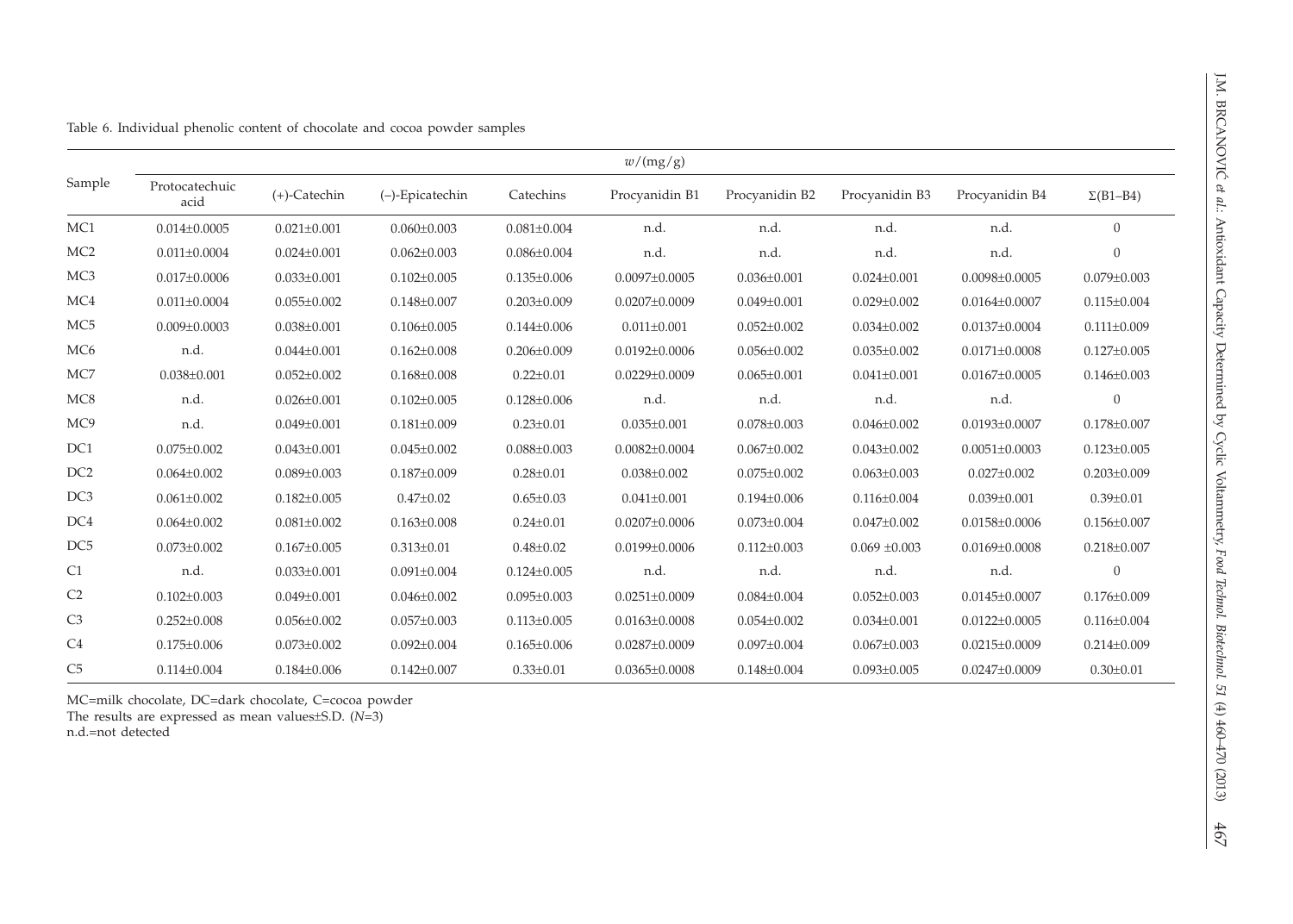

**Fig. 3.** Chromatograms of: a) cocoa powder (I) and dark chocolate (II) samples; b) standards. Recorded at 260 nm: 1=protocatechuic acid; recorded using fluorescence detector ( $\lambda_{\rm E}$ =275 nm,<br>
2 = 322 nm): 2=procyanidin B1, 3=(+)-catechin, 4=procyanidir  $\lambda_{\text{E}}$ =322 nm): 2=procyanidin B1, 3=(+)-catechin, 4=procyanidin B2, 5=(–)-epicatechin, 6=procyanidin B3, 7=procyanidin B4

Milk chocolate samples MC1  $(0.081 \text{ mg/g})$  and MC2  $(0.086$  $mg/g$ ) had the lowest content of catechins and procyanidins among the tested samples. It can be expected that milk chocolate contains the lowest levels of procyanidins, since it contains the lowest amount of liquor (*45*). The lower levels of procyanidins found in dark chocolate could be explained by the fact that the liquor used to prepare chocolate was partially alkalized, which is known to cause chemical alterations in polyphenols. The obtained results suggested that the antioxidant capacity was related to catechin and procyanidin content. The content of protocatechuic acid varied in milk chocolate, dark chocolate and cocoa powder samples from undetectable level to 0.038, 0.061–0.075, and from undetectable level to  $0.252$  mg/g, respectively. The highest content was found in cocoa powder samples, followed by dark and milk chocolate samples.

Principal component analysis (PCA) was performed to classify samples on the basis of the similarity of their chemical properties. Starting point for the PCA calculations was the data matrix with 29 rows corresponding to milk chocolate, dark chocolate and cocoa powder samples, and 7 columns corresponding to the contents of individual phenolic compounds. One of the main objectives of PCA is to identify factors that are substantially meaningful. The principal components which have eigenvalues higher than 1 were extracted (Kaiser criterion) (*47*). This led to the formation of two principal components, because subsequent eigenvalues were all less than one. The first component accounted for 65.5 % (eigenvalue of 5.3) and the second for 25.7 % (eigenvalue of 1.1) of the total variation of the data. These two components accounted for 91.2 % of variance of all the data. The first component represents the maximum variation of the data set. The results of PCA calculations are illustrated in Fig. 4. They confirm that milk chocolate samples contain the lowest levels of individual phenolic compounds. These samples are grouped on the left side of the plot. On the other hand, cocoa powder and dark chocolate samples, with higher contents of individual phenolic compounds, can be found on the opposite side.



**Fig. 4.** Scatter plots of the first two principal component vectors (PC1 *vs*. PC2) for milk chocolate (MC), dark chocolate (DC) and cocoa powder (C) samples. Classification of 19 samples according to individual phenolic data

## **Conclusions**

Cocoa powder, dark and milk chocolate samples were tested for their antioxidant capacity using cyclic voltammetry. Taking into account all the results obtained in this work, the proposed electrochemical technique can be employed for the direct and rapid determination of antioxidant capacity of tested samples. The high positive correlation between the antioxidant capacity values obtained from the CV and the results obtained from other spectrophotometrical assays indicates that the results derived from CV are reliable and comparable to the results of other commonly employed methods. The ACI parameter provides easy comparison of the antioxidant capacity of the tested samples obtained by different methods. Using HPLC method, individual catechins and procyanidins were determined. A significant relationship between the antioxidant capacity and total procyanidin content was found, indicating that procyanidins are the major contributors to the antioxidant properties of cocoa powder and chocolate samples. The obtained results also provide evidence for the applicability of PCA to group together samples according to their chemical similarity. The samples were classified into three groups. The first group (cocoa powder samples) and the second group (dark choco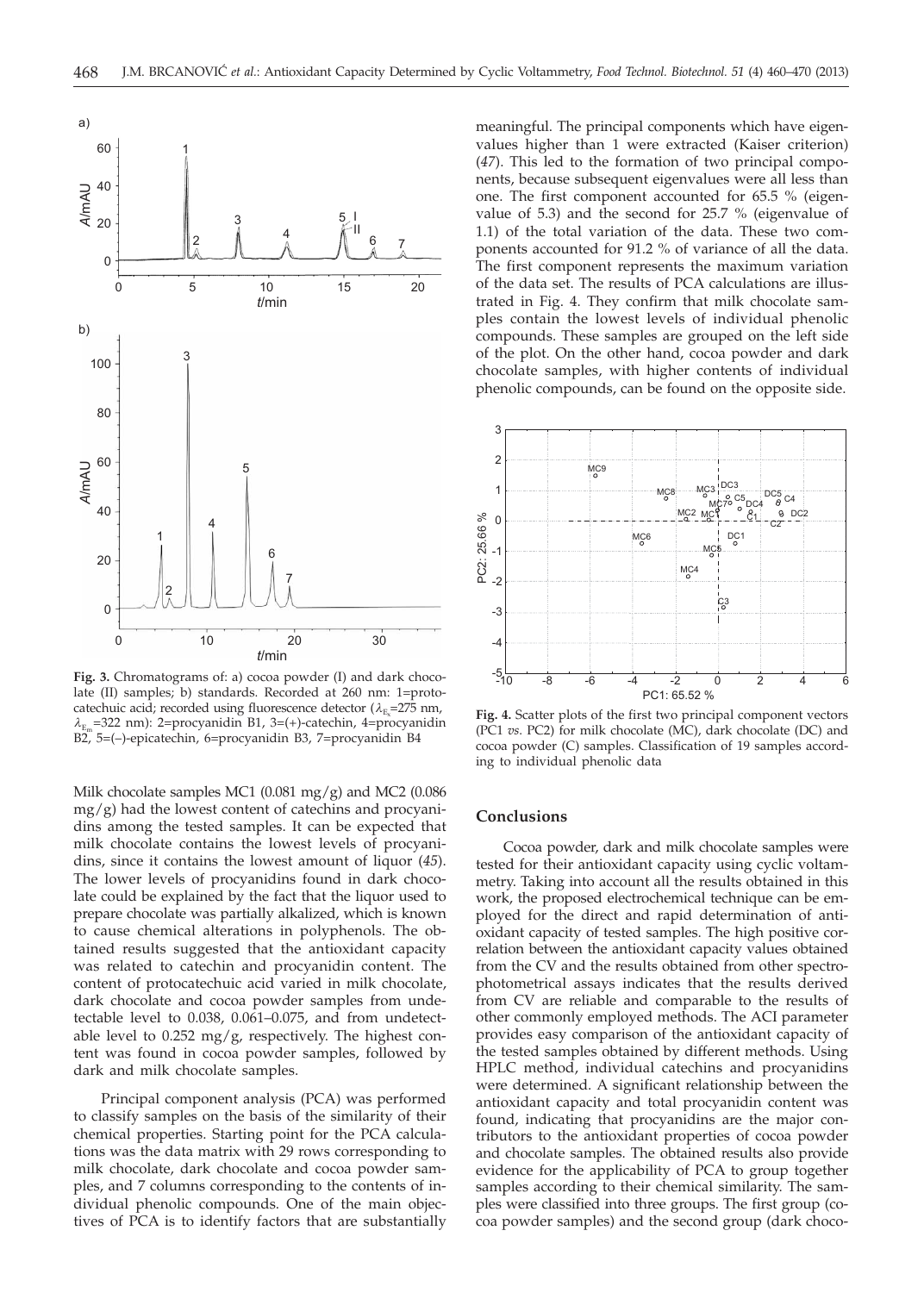late) are close to each other, with higher mass fractions of individual phenolic compounds. The third group contains milk chocolate samples, with lower individual phenolic mass fractions.

#### *Acknowledgement*

This research was supported by grant no. 172047 from the Serbian Ministry of Science and Environmental Protection. The authors are grateful for the financial support provided by the Ministry.

## **References**

- *1.* L. Bravo, Polyphenols: Chemistry, dietary sources, metabolism and nutritional significance, *Nutr. Rev*. *56* (1998) 317–333.
- *2.* P.C. Hollman, M.B. Katan, Dietary flavonoids: Intake, health effects and bioavailability, *Food. Chem. Toxicol*. *37* (1999) 937–942.
- *3.* J.F. Hammerstone, S.A. Lazarus, H.H. Schmitz, Procyanidin content and variation in some commonly consumed foods, *J. Nutr*. *130* (2000) 2086S–2092S.
- *4.* I.E. Dreosti, Antioxidant polyphenols in tea, cocoa, and wine, *Nutrition, 16* (2000) 692–694.
- *5.* J. Wollgast, E. Anklam, Antioxidant polyphenols in tea, cocoa, and wine, *Food. Res. Int*. *33* (2000) 449–459.
- *6.* F. Visioli, L. Borsani, C. Galli, Diet and prevention of coronary heart disease: The potential role of phytochemicals, *Cardiovasc. Res*. *47* (2000) 419–425.
- *7.* P. Kris-Etherton, C.L. Keen, Evidence that the antioxidant flavonoids in tea and cocoa are beneficial for cardiovascular health, *Curr. Opin. Lipidol*. *13* (2002) 41–49.
- *8.* S. Baba, N. Osakabe, A. Yasuda, M. Natsume, T. Takizawa, T. Nakamura, Terao, Bioavailability of (–)-epicatechin upon intake of chocolate and cocoa in human volunteers, *Free Radic. Res*. *33* (2000) 635–641.
- *9.* N. Osakabe, M. Yamagishi, C. Sanbongi, M. Natsume, T. Takizawa, T. Osawa, The antioxidative substances in cacao liquor, *J. Nutr. Sci. Vitaminol*. *44* (1998) 313–321.
- *10.* G.E. Adamson, S.A. Lazarus, A.E. Mitchell, R.L. Prior, G. Cao, P.H. Jacobs *et al*., HPLC method for the quantification of procyanidins in cocoa and chocolate samples and correlation to total antioxidant capacity, *J. Agric. Food. Chem*. *47* (1999) 4184–4188.
- *11.* A. Waterhouse, R. Shirley, J. Donovan, Antioxidants in chocolate, *Lancet*, *348* (1996) 834.
- *12.* N. Osakabe, S. Baba, A. Yasuda, T. Iwamoto, M. Kamiyama, T. Takizawa, H. Itakura, K. Kondo, Daily cocoa intake reduces the susceptibility of low-density lipoprotein to oxidation as demonstrated in healthy human volunteers, *Free Radic. Res*. *34* (2001) 93–99.
- *13.* E.L. Ding, S.M. Hutfless, X. Ding, S. Girotra, Chocolate and prevention of cardiovascular disease: A systematic review, *Nutr. Metab*. *3* (2006) 1–12.
- *14.* F.M. Steinberg, M.M. Bearden, C.L. Keen, Cocoa and chocolate flavonoids: Implications for cardiovascular health, *J. Am. Diet. Assoc*. *103* (2003) 215–223.
- *15.* M.G.L. Hertog, D. Kromhout, C. Aravanis, H. Blackburn, R. Buzina, F. Fidanza *et al.*, Flavonoid intake and long-term risk of coronary heart disease and cancer in the seven countries study, *Arch. Intern. Med*. *155* (1995) 381–386.
- *16.* I.M. Lee, R.S. Paffenbarger, Life is sweet: Candy consumption and longevity, *BMJ, 317* (1998) 1683–1684.
- *17.* D. Huang, B. Ou, R. Prior, The chemistry behind antioxidant capacity assays, *J. Agric. Food. Chem*. *53* (2005) 1841– 1856.
- *18.* V.L. Singleton, R. Orthofer, R.M. Lamuela-Raventos, Analysis of total phenols and other oxidation substrates and antioxidants by means of Folin-Ciocalteu reagent, *Methods Enzymol*. *299* (1999) 152–178.
- *19.* Z. Jia, M. Tang, J. Wu, The determination of flavonoid contents in mulberry and their scavenging effects on superoxide radicals, *Food Chem*. *64* (1999) 555–559.
- *20.* J. Yang, K.J. Meyers, J. Van der Heide, R.H. Liu, Varietal differences in phenol content and antioxidant and antiproliferative activities of onions, *J. Agric. Food Chem*. *52* (2004) 6787–6793.
- *21.* W. Brand-Williams, M.E. Cuvelier, C. Berset, Use of a free radical method to evaluate antioxidant activity, *Lebensm. Wiss. Technol*. *28* (1995) 25–30.
- *22.* R. Re, N. Pellegrini, A. Proteggente, A. Pannala, M. Yang, C. Rice-Evans, Antioxidant activity applying an improved ABTS radical cation decolonization assay, *Free Radic. Biol. Med*. *26* (1999) 1231–1237.
- *23.* M.J.T.J. Arts, G.R.M.M. Haenen, H.P. Voss, A. Bast, Antioxidant capacity of reaction products limits the applicability of the Trolox equivalent antioxidant capacity (TEAC) assay, *Food Chem. Toxicol*. *42* (2004) 45–49.
- *24.* I.F.F. Benzie, J.J. Strain, Ferric reducing/antioxidant power assay: Direct measure of total antioxidant activity of biological and modified version for simultaneous measurement of total antioxidant power and ascorbic acid concentration, *Methods Enzymol*. *299* (1999) 15–27.
- *25.* M. Oyaizu, Studies on products of browning reaction: Antioxidative activity of products of browning reaction prepared from glucosamine, *Jpn. J. Nutr*. *44* (1986) 307–315.
- *26.* N.P. Seeram, M. Aviram, Y. Zhang, S.M. Henning, L. Feng, M. Dreher, D. Heber, Comparison of antioxidant potency of commonly consumed polyphenol-rich beverages in the United States, *J. Agric. Food Chem*. *56* (2008) 1415–1422.
- *27.* L. Gu, S.E. House, X. Wu, B. Ou, R.L. Prior, Procyanidin and catechin contents and antioxidant capacity of cocoa and chocolate products, *J. Agric. Food Chem*. *54* (2006) 4057– 4061.
- *28.* J.N. Miller, J.C. Miller: *Statistics and Chemometrics for Analytical Chemistry*, Pearson Education Ltd, London, UK (2005).
- 29. S. Martinez, L. Valek, Ž. Petrović, M. Metikoš-Huković, J. Piljac, Catechin antioxidant action at various pH studied by cyclic voltammetry and PM3 semi-empirical calculations, *J. Electroanal. Chem*. *584* (2005) 92–99.
- *30.* P. Janeiro, A.M. Oliveira Brett, Catechin electrochemical oxidation mechanisms, *Anal. Chim. Acta*, *518* (2004) 109–115.
- *31.* P.A. Kilmartin, H. Zou, A.L. Waterhouse, A cyclic voltammetry method suitable for characterizing antioxidant properties of wine and wine phenolics, *J. Agric. Food Chem*. *49* (2001) 1957–1965.
- *32.* P.A. Kilmartin, H. Zou, A.L. Waterhouse, Correlation of wine phenolic composition versus cyclic voltammetry response, *Am. J. Enol. Vitic*. *53* (2002) 294–302.
- *33.* S. Gunckel, P. Santander, G. Cordano, J. Ferreira, S. Munoz, L.J. Nunez-Vergara, J.A. Squella, Antioxidant activity of gallates: A electrochemical study in aqueous media, *Chem. Biol. Interact*. *114* (1998) 45–59.
- *34.* M. Born, P.A. Carrupt, R. Zini, F. Brée, J.P. Tillement, K. Hostettmann, B. Testa, Electrochemical behaviour and antioxidant activity of some natural polyphenols, *Helv. Chim. Acta, 79* (1996) 1147–1158.
- *35.* P.A. Kilmartin, Benchtop methods article: Electrochemical detection of natural antioxidants: Principles and protocols, *Antioxid. Redox Sign*. *6* (2001) 941–955.
- *36.* S.M. Lunte, K.D. Blankenship, S.A. Read, Detection and identification of procyanidins and flavanols in wine by dual- -electrode liquid chromatography-electrochemistry, *Analyst*, *113* (1998) 99–102.